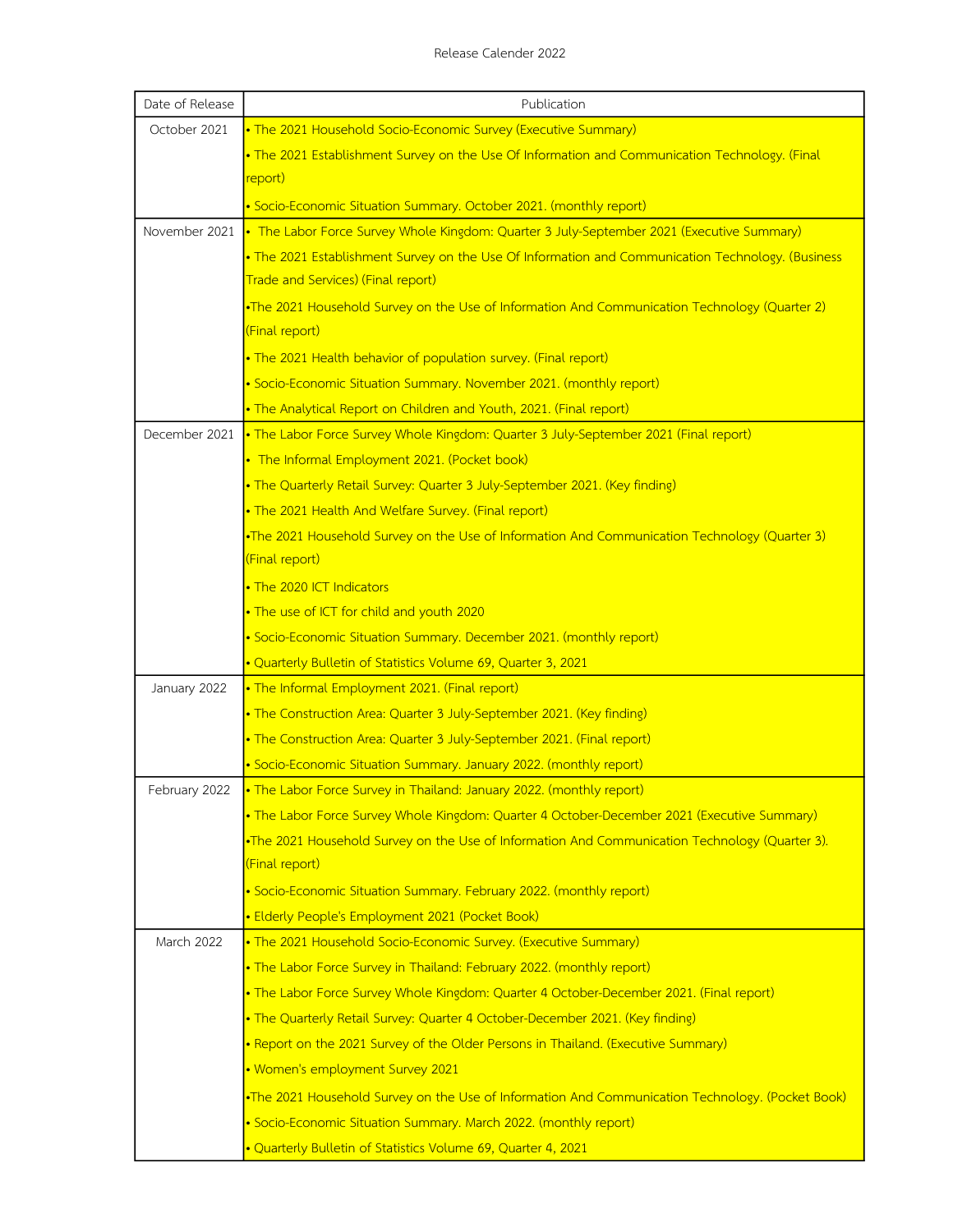| Date of Release  | Publication                                                                                    |
|------------------|------------------------------------------------------------------------------------------------|
| April 2022       | . The Labor Force Survey in Thailand: March 2022. (monthly report)                             |
|                  | . The 2021 Migration Survey. (Executive Summary)                                               |
|                  | • The Construction Area: Quarter 4 July-September 2021. (Key finding)                          |
|                  | • The Construction Area: Quarter 4 July-September 2021. (Final report)                         |
|                  | • The Labor Force Survey in Thailand 2021 (Pocket Book)                                        |
|                  | · Socio-Economic Situation Summary. April 2022. (monthly report)                               |
|                  | . NSO Publication Catalog with QR Scanner Codes 2022                                           |
| May 2022         | . The 2021 Household Socio-Economic Survey. (Pocket book)                                      |
|                  | • The Labor Force Survey in Thailand: April 2022. (monthly report)                             |
|                  | • The Labor Force Survey Whole Kingdom: Quarter 1 January-May 2022 (Executive Summary)         |
|                  | • The Labor Force Survey Whole Kingdom: Quarter 1 January-May 2022 (Final report)              |
|                  | . The 2021 Migration Survey. (Final report)                                                    |
|                  | • Non-registered Population Survey 2021                                                        |
|                  | .The 2022 Household Survey on the Use of Information And Communication Technology (Quarter 1). |
|                  | (Final report)                                                                                 |
|                  | · Socio-Economic Situation Summary. May 2022. (monthly report)                                 |
|                  | · Annual Report 2021                                                                           |
| June 2022        | . The Labor Force Survey in Thailand: May 2022. (monthly report)                               |
|                  | • The Quarterly Retail Survey: Quarter 1 January-May 2022. (Key finding)                       |
|                  | . The 2021 Construction Area. (Pocket book)                                                    |
|                  | • Report on the 2021 Survey of the Older Persons in Thailand. (Final report)                   |
|                  | · Labor Indicators 2021                                                                        |
|                  | · Socio-Economic Situation Summary. June 2022. (monthly report)                                |
| <b>July 2022</b> | . The 2021 Household Socio-Economic Survey. Whole Kingdom (Final report)                       |
|                  | . The 20201 Household Energy Consumption Survey                                                |
|                  | • The Labor Force Survey in Thailand: June 2022. (monthly report)                              |
|                  | • The Quarterly Retail Survey: Quarter 1 - 4 2021. (Key finding)                               |
|                  | . The 2021 Quarterly Retail Survey. (Final report)                                             |
|                  | • The Construction Area: Quarter 1 January-May 2022. (Key finding)                             |
|                  | • The Construction Area: Quarter 1 January-May 2022. (Final report)                            |
|                  | • Socio-Economic Situation Summary. July 2022. (monthly report)                                |
|                  | . The 2022 Core Thailand Indicators                                                            |
|                  | . Quarterly Bulletin of Statistics Volume 70, Quarter 1, 2022                                  |
|                  | . NSO Infographic Booklet 2021-2020                                                            |